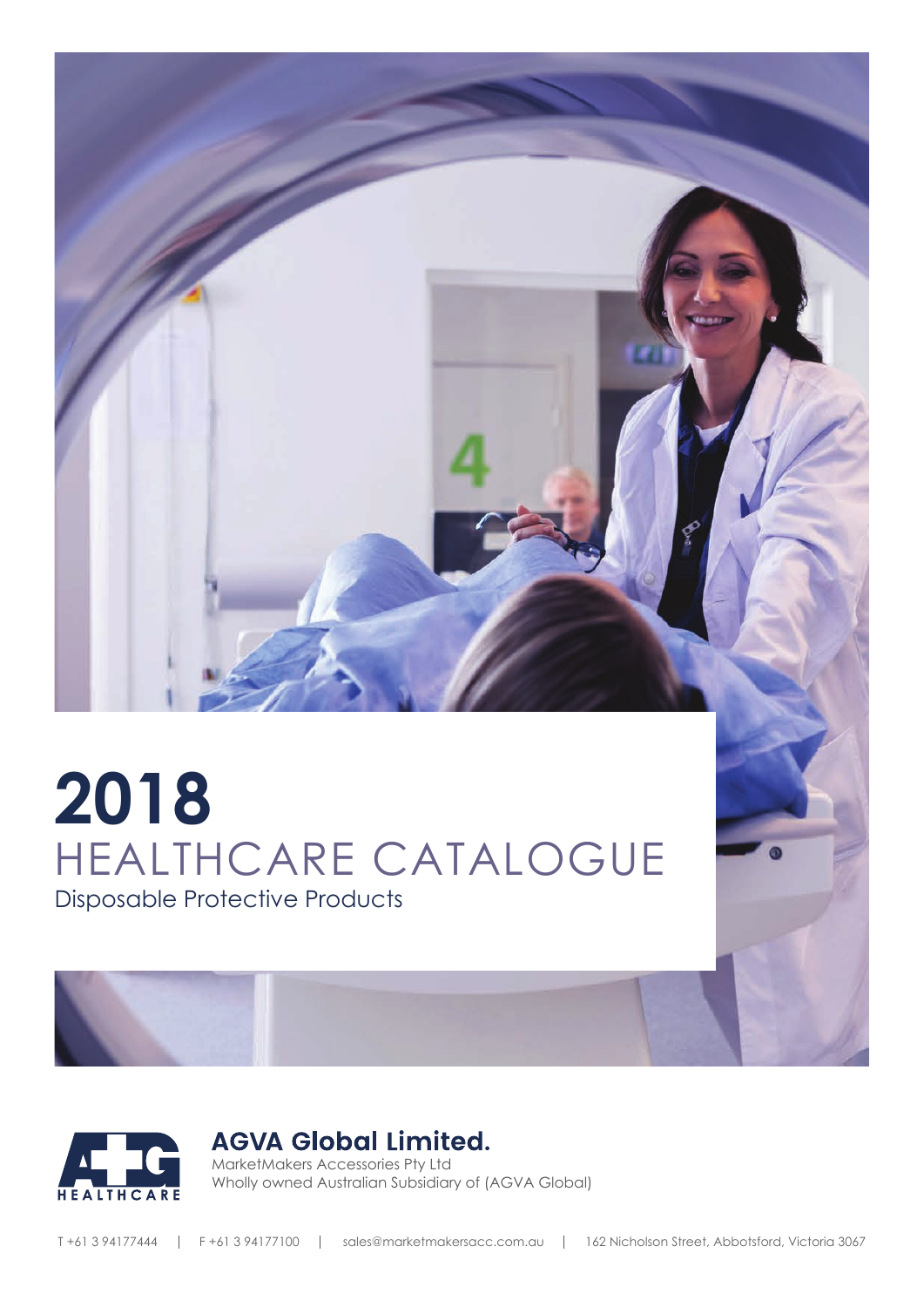

# **BED SHEET** NON-WOVEN

-Elastic Ends

**FITTED BED SHEET** NON-WOVEN



#### **SPECIFICATION**

A+G non-woven bed sheets are constructed from impervious spunbond polypropylene,offering safe utilization, skin-friendliness and perfect stitch. The A+G bed sheets are available in both dark blue and white hues.

|             | <b>WHITE</b> | <b>DARK BLUE</b> |  |
|-------------|--------------|------------------|--|
| Product     | Bed sheet    | Bed sheet        |  |
| Code        | HCB02WHI     | HCB02BLU         |  |
| Weight      | 30gsm        | 30gsm            |  |
| Dimension   | 2400L x 700W | 2400L x 700W     |  |
| Pieces/Bag  | 25           | 25               |  |
| Carton Qty  | 100 Pieces   | 100 Pieces       |  |
| Pallet Qty  | 32 Cartons   | 32 Cartons       |  |
| Carton Size | 735x435x180  | 735x435x180      |  |



A+G Fitted non-woven bed sheets made from spunbond polypropylene, offer safe utilization and perfect stitch. The elastic trim allows for steardy placment to help maintain cleanliness and keep surface area free of oils and perspiration .

|             | <b>WHITE</b>        |                 |  |
|-------------|---------------------|-----------------|--|
| Product     | Fitted Bed sheet    | $\qquad \qquad$ |  |
| Code        | <b>HCBSFWHI</b>     |                 |  |
| Weight      | 30gsm               |                 |  |
| Dimension   | 2000L x 750W x 100D |                 |  |
| Pieces/Bag  | 10                  |                 |  |
| Carton Qty  | 100 Pieces          | -               |  |
| Pallet Qty  | 24 Cartons          |                 |  |
| Carton Size | 560X340X360         |                 |  |

# **LARGE MODESTY SHEET** NON-WOVEN

#### **SPECIFICATION**

A+G non-woven, SMS material Large Modesty Sheets are purpose-made, used to place over patients in medical centres, rather than using a cotton sheet. Simply cover and protect the privacy of your patients.



|             | <b>WHITE</b>                 | <b>DARK BLUE</b>    |
|-------------|------------------------------|---------------------|
| Product     |                              | Large Modesty Sheet |
| Code        | $\overline{\phantom{a}}$     | <b>HCBSLBLU</b>     |
| Weight      | $\qquad \qquad \blacksquare$ | $25$ gsm            |
| Dimension   | $\overline{\phantom{a}}$     | 2000x1200mm         |
| Pieces/Bag  | $\overline{\phantom{a}}$     | 25                  |
| Carton Qty  | $\overline{\phantom{0}}$     | 100 Pieces          |
| Pallet Qty  |                              | 40 cartons          |
| Carton Size |                              | 470x270x320         |
|             |                              |                     |

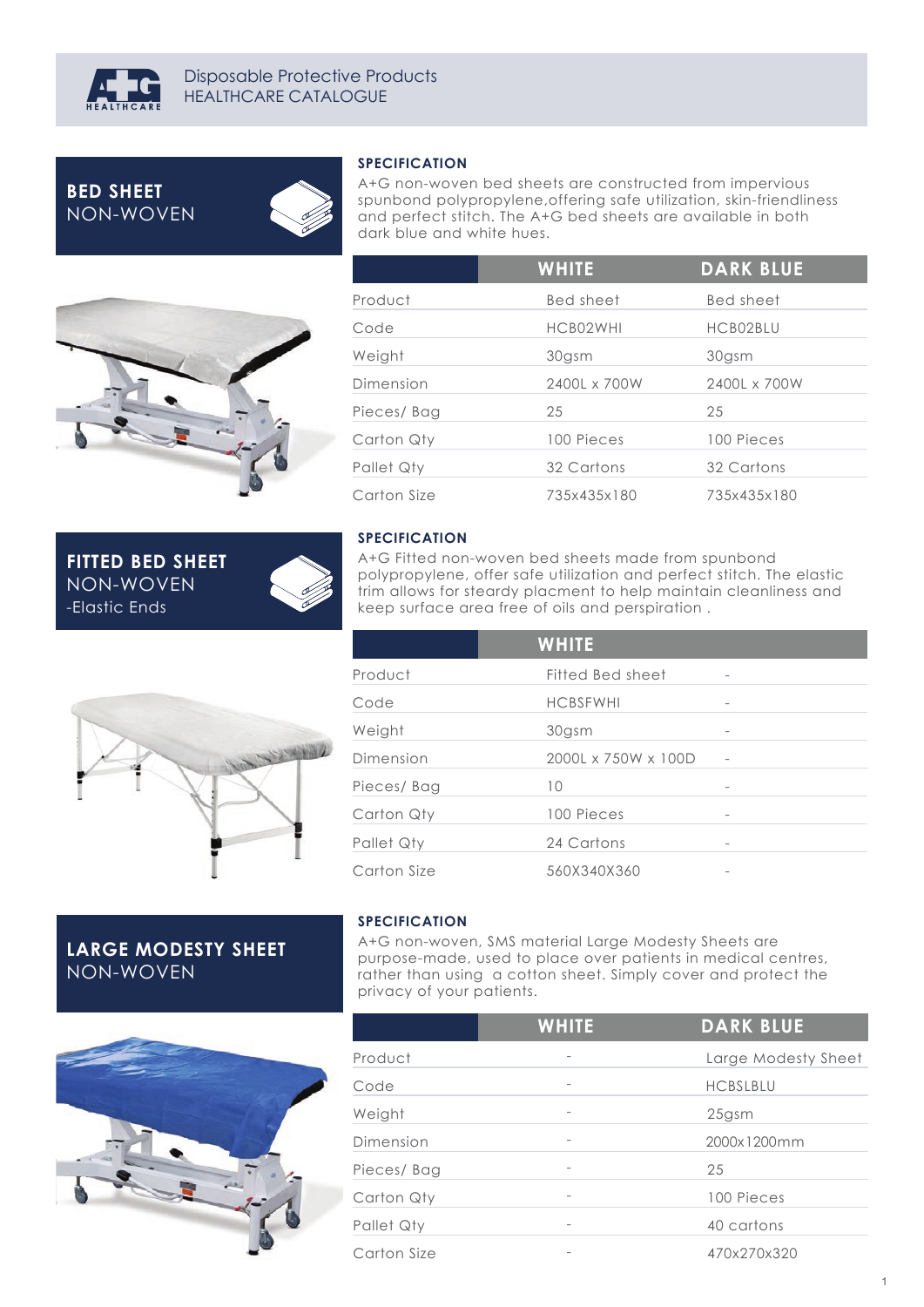

-100mm Flaps **PILLOW SLEEVES** WITH FLAPS

**PILLOW SLEEVES**

NO FLAPS





#### **SPECIFICATION**

Protect your pillows with the A+G Pillow Sleeves, made from a non-woven, spunbond polypropylene fabric, providing the ideal water resistant protection for your pillow. The 100mm flap feature provides 100% pillow coverage.

|             | <b>WHITE</b>    | <b>DARK BLUE</b> |  |
|-------------|-----------------|------------------|--|
| Product     | Pillow Sleeve   | Pillow Sleeve    |  |
| Code        | <b>HCPSLWHI</b> | <b>HCPSLBLU</b>  |  |
| Weight      | 30gsm           | 30gsm            |  |
| Dimension   | 700L x 460W     | 700L x 460W      |  |
| Pieces/Bag  | 20              | 20               |  |
| Carton Qty  | 200 Pieces      | 200 Pieces       |  |
| Pallet Qty  | 55 Cartons      | 55 Cartons       |  |
| Carton Size | 370x240x400     | 370x240x400      |  |

#### **SPECIFICATION**

Protect your pillows with the A+G Pillow Sleeves, made from a non-woven, spunbond polypropylene fabric, providing the ideal water resistant protection for your pillow.

|             | <b>WHITE</b>   | <b>DARK BLUE</b> |
|-------------|----------------|------------------|
| Product     | Pillow Sleeves | Pillow Sleeves   |
| Code        | HCPC01WHI      | HCPC01BLU        |
| Weight      | 30gsm          | 30gsm            |
| Dimension   | 700L x 460Wmm  | 700L x 460Wmm    |
| Pieces/Bag  | 20             | 20               |
| Carton Qty  | 200 Pieces     | 200 Pieces       |
| Pallet Qty  | 55 Cartons     | 55 Cartons       |
| Carton Size | 370x240x400    | 370x240x400      |

#### **FITTED HEADREST COVER** FOR MASSAGE TABLE

#### **SPECIFICATION**

A+G spunbond polypropylene Fitted Headrest Cover are purpose-made for massage clinics and practitioners who care about quality. Simply slip one of these easy-fit covers and protect your uphoulsry from oils and perspiration.



|             | <b>WHITE</b>                 |
|-------------|------------------------------|
| Product     | <b>Fitted Headrest Cover</b> |
| Code        | <b>HCFC1WHI</b>              |
| Weight      | 30gsm                        |
| Dimension   |                              |
| Pieces/Bag  | 100                          |
| Carton Qty  | 1000 Pieces                  |
| Pallet Qty  | 16 Cartons                   |
| Carton Size | 700x230x430                  |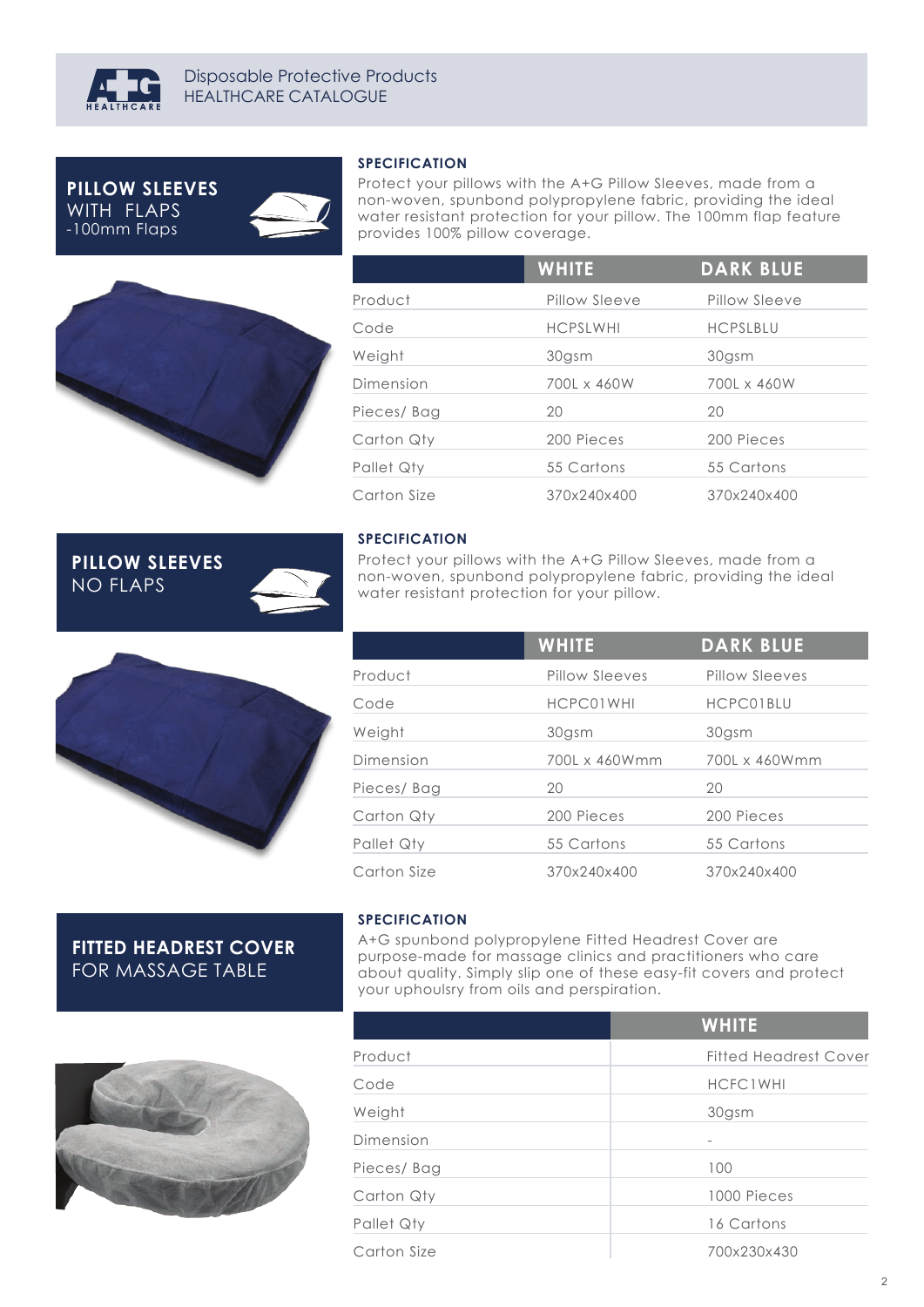

# **HEAD PAD** NON-WOVEN

#### **SPECIFICATION**

A+G spunbond polypropylene Head Pads help to protect treatment surfaces and pillows by providing a hygienic barrier. They help to maintain cleanliness and keep the face pad area free of oils and perspiration that could deteriorate the longevity of the upholstery covering.

|             | <b>WHITE</b>  |                          |
|-------------|---------------|--------------------------|
| Product     | Head Pad      | $\overline{\phantom{a}}$ |
| Code        | HCP9WHI       |                          |
| Weight      | 30gsm         | $\overline{\phantom{a}}$ |
| Dimension   | 500L x 315mmW |                          |
| Pieces/Bag  | 100           |                          |
| Carton Qty  | 1000 Pieces   |                          |
| Pallet Qty  | 24 Cartons    |                          |
| Carton Size | 340x280x530   |                          |



# **HEAD PAD** 100mm FACE HOLE



**HEAD PAD** X CUT

**SPECIFICATION**

A+G X cut disposable pads are non-sticky, very comfortable and very strong. Designed to fit face holes and face cradles. Made from a non-woven, spunbond polypropylene fabric, providing the ideal water resistant protection for your surface.



|             | <b>WHITE</b>        |
|-------------|---------------------|
| Product     | Head Pad with X CUT |
| Code        | <b>HCPX6WHI</b>     |
| Weight      | 30gsm               |
| Dimension   | 500L x 315mmW       |
| Pieces/Bag  | 100                 |
| Carton Qty  | 1000 Pieces         |
| Pallet Qty  | 24 Cartons          |
| Carton Size | 340x280x530         |

**SPECIFICATION** A+G spunbond polypropylene head pads with face whole are great for the busy therapist to accommodate clients in quick succession. These covers reduce the expense and inconvenience of laundering.

|             | <b>WHITE</b>            |
|-------------|-------------------------|
| Product     | Head Pad with Face Hole |
| Code        | HCPH5WHI                |
| Weight      | 30gsm                   |
| Dimension   | 500L x 315mmW           |
| Pieces/Bag  | 100                     |
| Carton Qty  | 1000 Pieces             |
| Pallet Qty  | 24 Cartons              |
| Carton Size | 340x280x530             |

The breathable fabric offer a soft hand feel designed for comfort.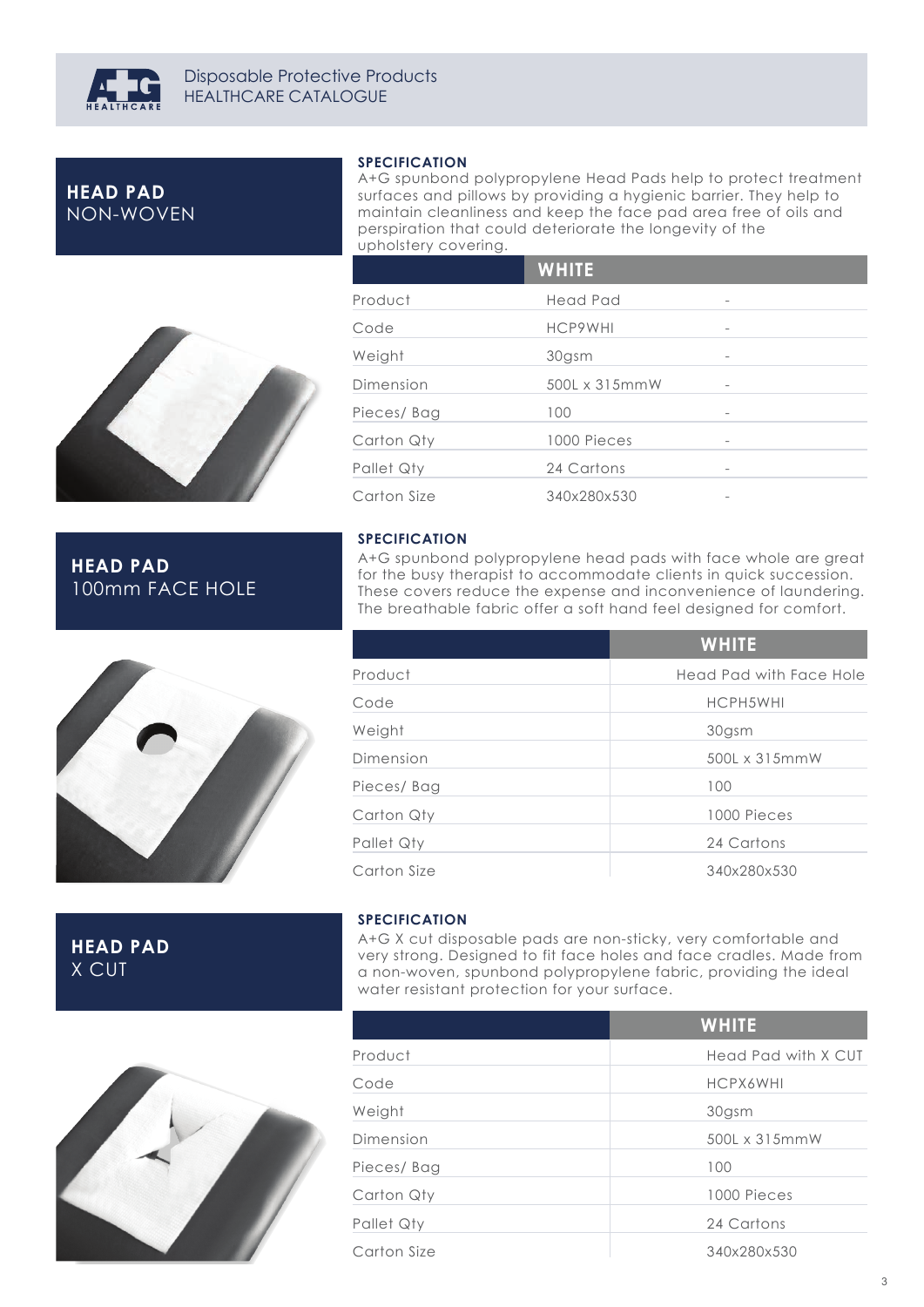

# **SHOE COVERS** ANTI SLIP



#### **SPECIFICATION**

A+G Non Woven, spunbond polypropylene shoe covers provide strong, durable and effective protection for a clean environment, against dirt accumulated on the users feet or footwear. They are commonly being used across various industries: Pharma, Food Processing and Hospitality.

|             | <b>BLUE</b> |
|-------------|-------------|
| Product     | Shoe Covers |
| Code        | HCSCAS1     |
| Weight      | 30gsm       |
| Dimension   | 15cm x 39cm |
| Pieces/Bag  | 100         |
| Carton Qty  | 300 Pieces  |
| Pallet Qty  | 64 Cartons  |
| Carton Size | 320x270x250 |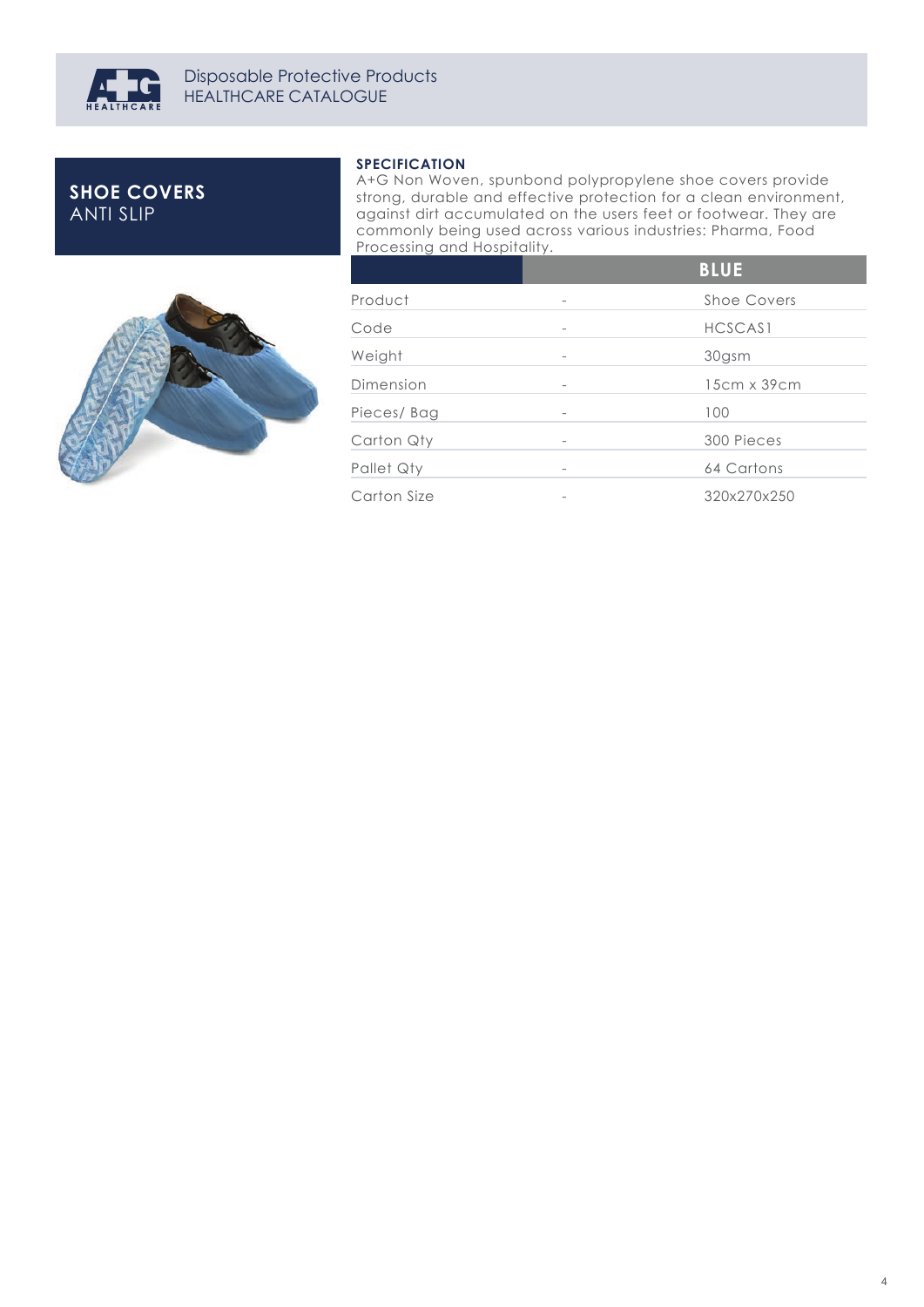

# Patients Gown Materials

A+G Non-Woven X-Ray Patient Gowns are long, heavy-duty navy blue gowns to protect modesty of patient. The material of the gown consists of one layer of polyethylene and one layer of tissue. A+G Non-Woven X-Ray Patient Gowns have attached ties and can be worn with the opening in front or in back.

- 1. Breathable, soft and strong absorption ablitity.
- 2. Long length for privacy.
- 3. Characteristics: environmentally-friendly, good tensile strength, soft hand feel, non-toxic, air- permeable.

A+G Non-Woven X-Ray Patient Gowns can be used in hospitals, laboratory's, food industries, anywhere which needs protection/ prevention and isolation against dust particles, alcohol, blood and bacteria. Can be used as a visit gown/ screening gown , to prevent the cross infection in medical treatment labs.

# **DELUXE / SMS PATIENT GOWN**

#### **PATIENTS GOWN** DELUXE / SMS

-Includes Waist Tie -No Sleeves

## **SMS Patients Gown Features**

- •Fluid repellent for adequate protection
- Nonwoven 3 layered polypropylene fibres
- Spunbond for strength,meltblown for repellency
- Lightweight for added comfort







|             | Delux(SMS)      |
|-------------|-----------------|
| Product     | Patients Gown   |
| Material    | SMS             |
| Code        | HCPG02BLU       |
| Dimension   | 110cmL x 150cmW |
| Pieces/Bag  | 25              |
| Carton Qty  | 100 Pieces      |
| Pallet Qty  | 50 Cartons      |
| Carton Size | 330x290x400     |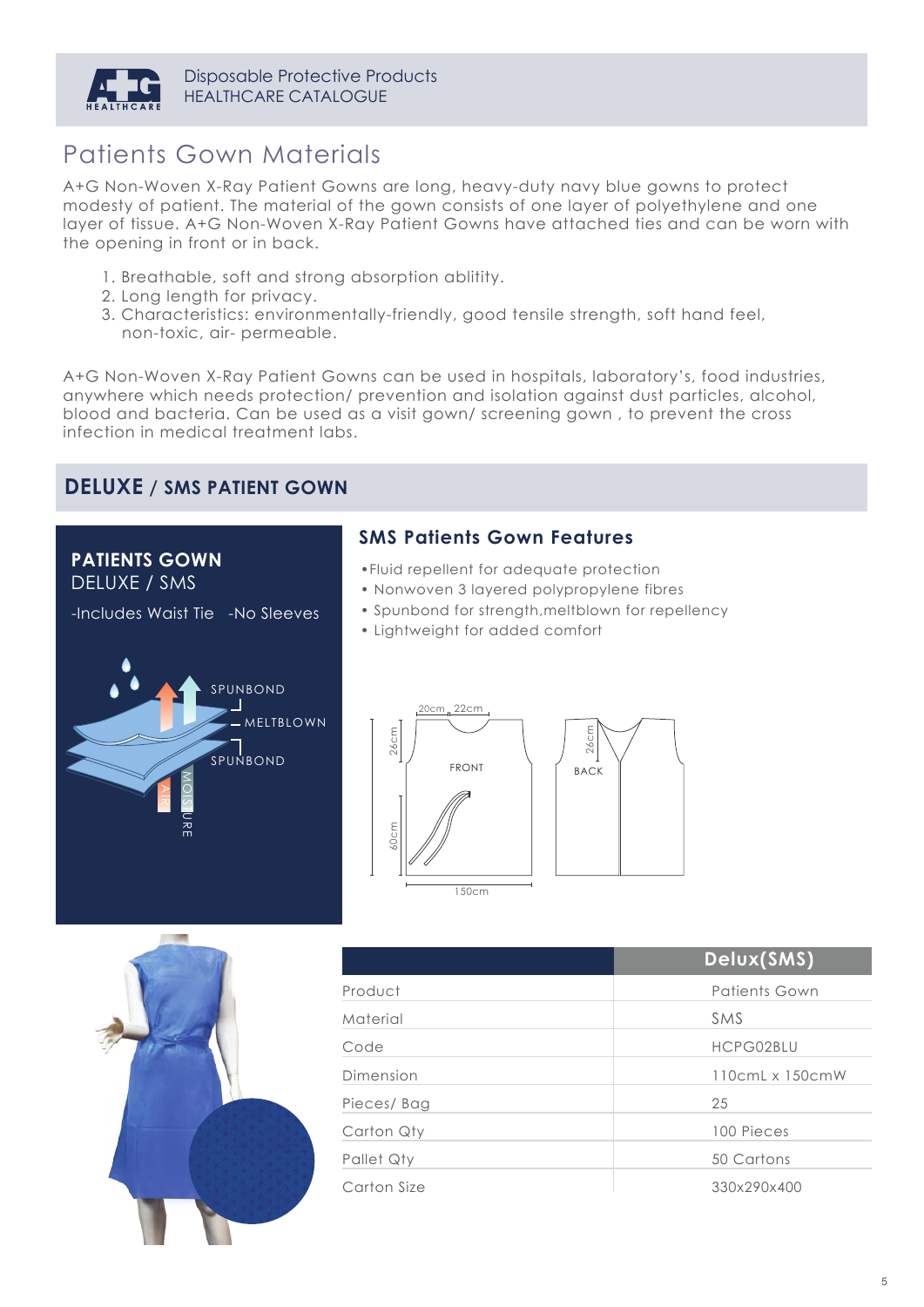

## **CLASSIC / SPUNBOND POLYPROPYLENE PATIENT GOWN**

**PATIENTS GOWN** CLASSIC / SPUNBOND POLYPROPYLENE -Includes Waist Tie -No Sleeves



### **Polypropylene Patients Gown Features**

•Fluid repellent spunlace for all types of surgeries.

•Nonwoven spun bond polypropylene fibres.

•Treated to provide increased repellency to low surface tension fluids, such as blood.

•Soft and breathable for high comfort





|             | Classic(PP)                    |
|-------------|--------------------------------|
| Product     | Patients Gown                  |
| Material    | Spunbond polypropylene         |
| Code        | HCPG01BLU                      |
| Dimension   | $110$ cm $L \times 150$ cm $W$ |
| Pieces/Bag  | 25                             |
| Carton Qty  | 100 Pieces                     |
| Pallet Qty  | 50 Cartons                     |
| Carton Size | 330x290x400                    |

## **Disposable Protective Products**

A+G Non-Woven X-Ray Patient products can be used in hospitals, laboratory's, food industries, anywhere which needs protection/ prevention and isolation against dust particles, alcohol, blood and bacteria. Our range is designed to improve infection control, be fast and easy, reduce cost and offer comfort.



#### A+G Sustainable living- Recyclable

A+G Non-Woven X-Ray Patient products are a cost effective and environmentally friendly alternative to washing reusable linen. Our recyclable construction offers a environmentally sustainable approach to healthcare. A+G is proudly determined to reduce our environmental footprint.



#### Disposable Protective Range

A+G disposable non-woven products are currently used by healthcare facilities around Australia and are designed to replace or compliment your reusable linen in a healthcare environment. It is best suited for high turnover areas and high infection risk areas.